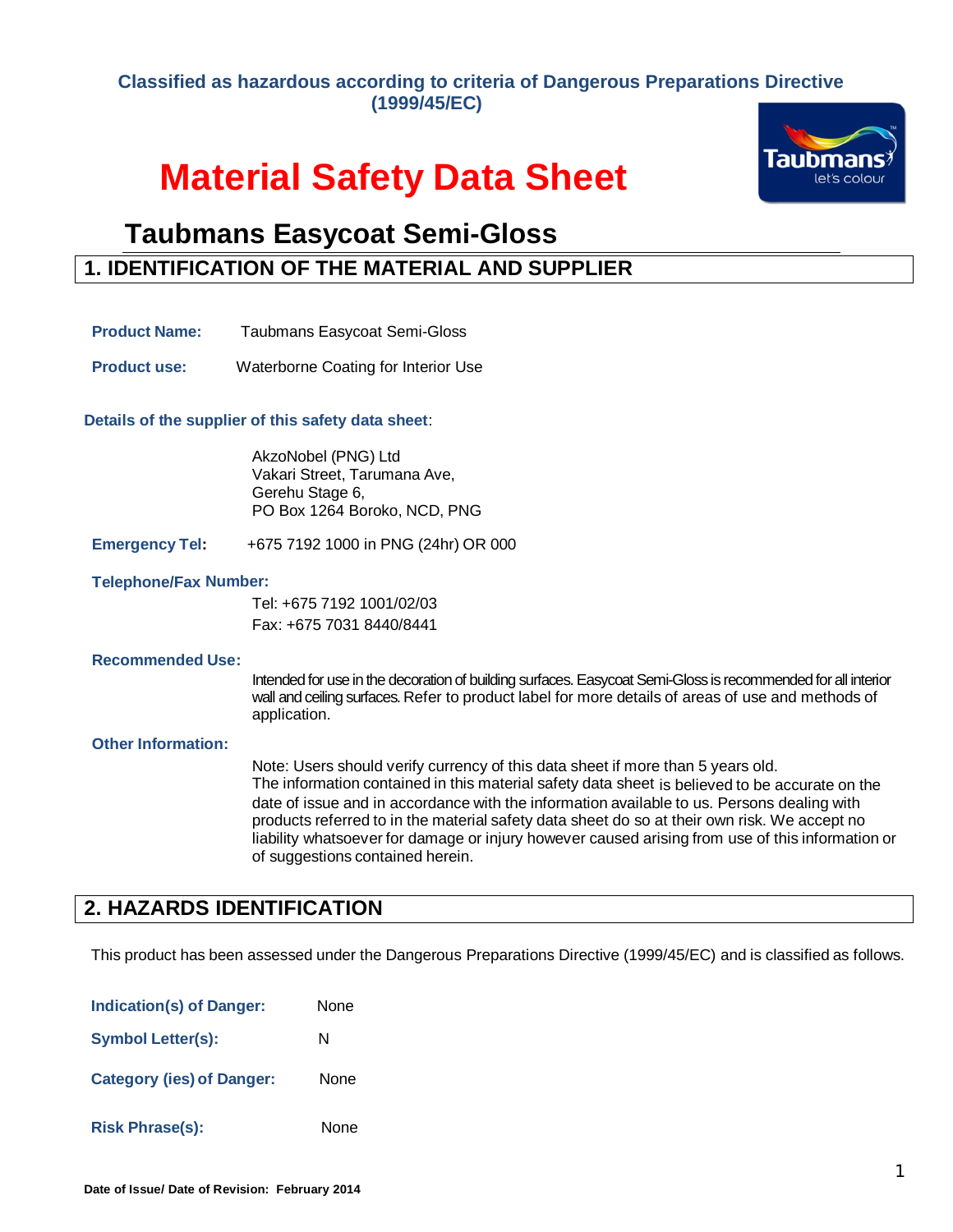Information on Occupational Exposure Limits is given in Section 8.

### **3. COMPOSITION/INFORMATION ON INGREDIENTS**

Substances presenting a physico-chemical, health or environmental hazard within the meaning of the Dangerous Substances Directive 67/548/EEC or which are assigned occupational exposure limits.

| EC No. | <b>CAS No.</b> | <b>HAZARDOUS INGREDIENTS</b>                        | $\frac{9}{6}$ | <b>CLASSIFICATION</b> |
|--------|----------------|-----------------------------------------------------|---------------|-----------------------|
|        | 6846-50-0      | <b>TRIMETHYLPENTANEDIOL</b><br><b>DIISOBUTYRATE</b> |               | $1.0 - 2.5$           |

Note: The text for R phrase codes shown above (if any) is given in section 16.

Note: 'EC Number' if quoted is the EINECS or ELINCS number.

### **4. FIRST AID MEASURES**

In all cases of doubt, or where symptoms persist, seek medical attention. Never give anything by mouth to an unconscious person.

| <b>INHALATION:</b>   | Remove to fresh air, keep patient warm and at rest. If breathing is irregular or stopped<br>administer artificial respiration. Give nothing by mouth. If unconscious place in the recovery<br>position. Seek medical advice. |
|----------------------|------------------------------------------------------------------------------------------------------------------------------------------------------------------------------------------------------------------------------|
| <b>EYE CONTACT:</b>  | Remove contact lenses. Irrigate copiously with clean, fresh water for at least 10 minutes,<br>holding lids apart. Seek medical advice.                                                                                       |
| <b>SKIN CONTACT:</b> | Remove contaminated clothing, wash skin thoroughly with soap and water, or use a proprietary<br>skin cleanser. Do not use solvents or thinners. Seek medical advice if symptoms persist.                                     |
| <b>INGESTION:</b>    | If accidentally swallowed, DO NOT INDUCE VOMITING. Keep at rest and obtain medical<br>attention.                                                                                                                             |

### **5. FIRE FIGHTING MEASURES**

#### **Suitable Extinguishing Media:**

Recommended - alcohol resistant foam, CO2, powders. Not to be used - water jet.

**Recommendations:** Fire will produce dense black smoke. Exposure to decomposition products may cause a health hazard. Fire fighters should wear self-contained breathing apparatus. Closed containers exposed to fire should be cooled with water. Do not allow run-off from firefighting to enter drains or water-courses.

**Hazchem Code:** 3[Y]

### **6. ACCIDENTAL RELEASE MEASURES**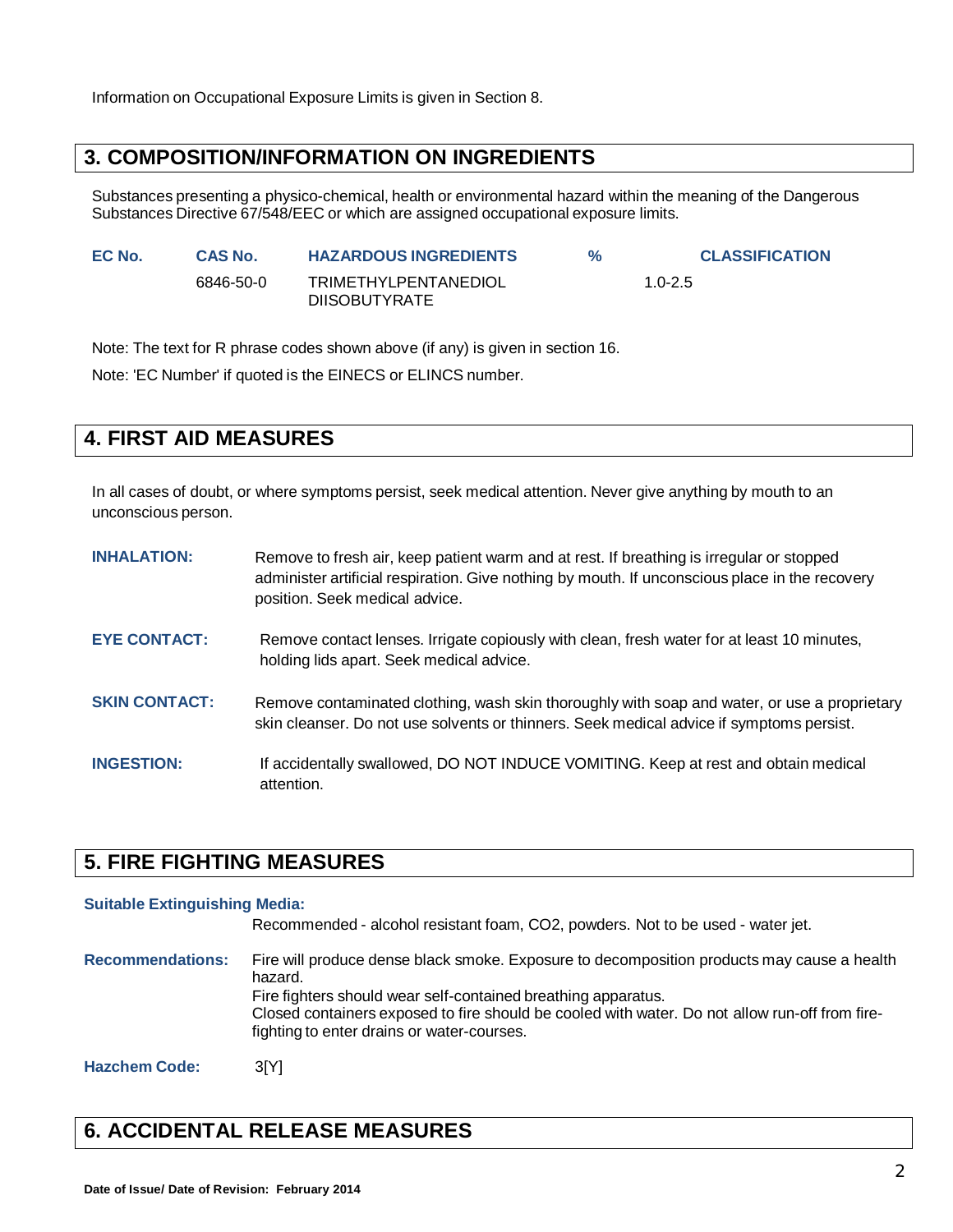#### **Spills & Disposal:**

Exclude non-essential personnel.

Exclude sources of ignition and ventilate the area. Avoid breathing vapours. Refer to protective measures listed in section 8. Contain and collect spillage with non-combustible absorbent materials, e.g. sand, earth, vermiculite or diatomaceous earth, and place in container for disposal according to local regulations (see section 13). Do not allow to enter drains or watercourses. Clean preferably with a detergent; avoid use of solvents. If the product contaminates lakes, rivers or sewages, inform appropriate authorities in accordance with local regulations.

### **7. HANDLING AND STORAGE**

#### **Handling Conditions:**

Prevent air-borne concentrations higher than the occupational exposure limits. Keep the container tightly closed. Exclude sources of heat, sparks and open flame. Avoid skin and eye contact. Avoid inhalation of vapour. Smoking, eating and drinking should be prohibited in storage and use areas. For personal protection, see Section 8. Always keep in containers made of the same material as the supply container, or in containers that are compatible with the product.

#### **Conditions for Safe Storage:**

Observe the label precautions. Store in a cool, dry, well ventilated place away from sources of heat, ignition and direct sunlight. No smoking. Prevent unauthorized access. Containers which are opened should be properly resealed and kept upright to prevent leakage. Do not use or store any paint container by hanging on a hook.

If this product has a flash point below 32 degrees Celcius, it must be stored in accordance with the Petroleum (Safety Measures) Act 1984.

#### **Specific Use(s):**

Where applicable refer to the product label and literature for the application and use instructions.

### **8. EXPOSURE CONTROLS/PERSONAL PROTECTION**

#### EXPOSURE LIMIT VALUES

| HAZARDOUS INGREDIENT                                  | TWA). | LTEL (8hr STEL (15 STEL (15<br>mins) | mins) | <b>Notes</b> |
|-------------------------------------------------------|-------|--------------------------------------|-------|--------------|
| NO SUBSTANCE REQUIRED TO BE<br>LISTED IN THIS SECTION | mq/m3 | <b>P</b> pm                          | mq/m3 |              |

OEL - Occupational Exposure Limits WEL - Workplace Exposure Limit

SUP - Manufacturer's recommended Limit

LTEL - Long-term Exposure Limit.

TWA - Time weighted Average

STEL - Short term Exposure Limit (15mins)

sk - Risk of absorption through unbroken skin

sen - Respiratory sensitizer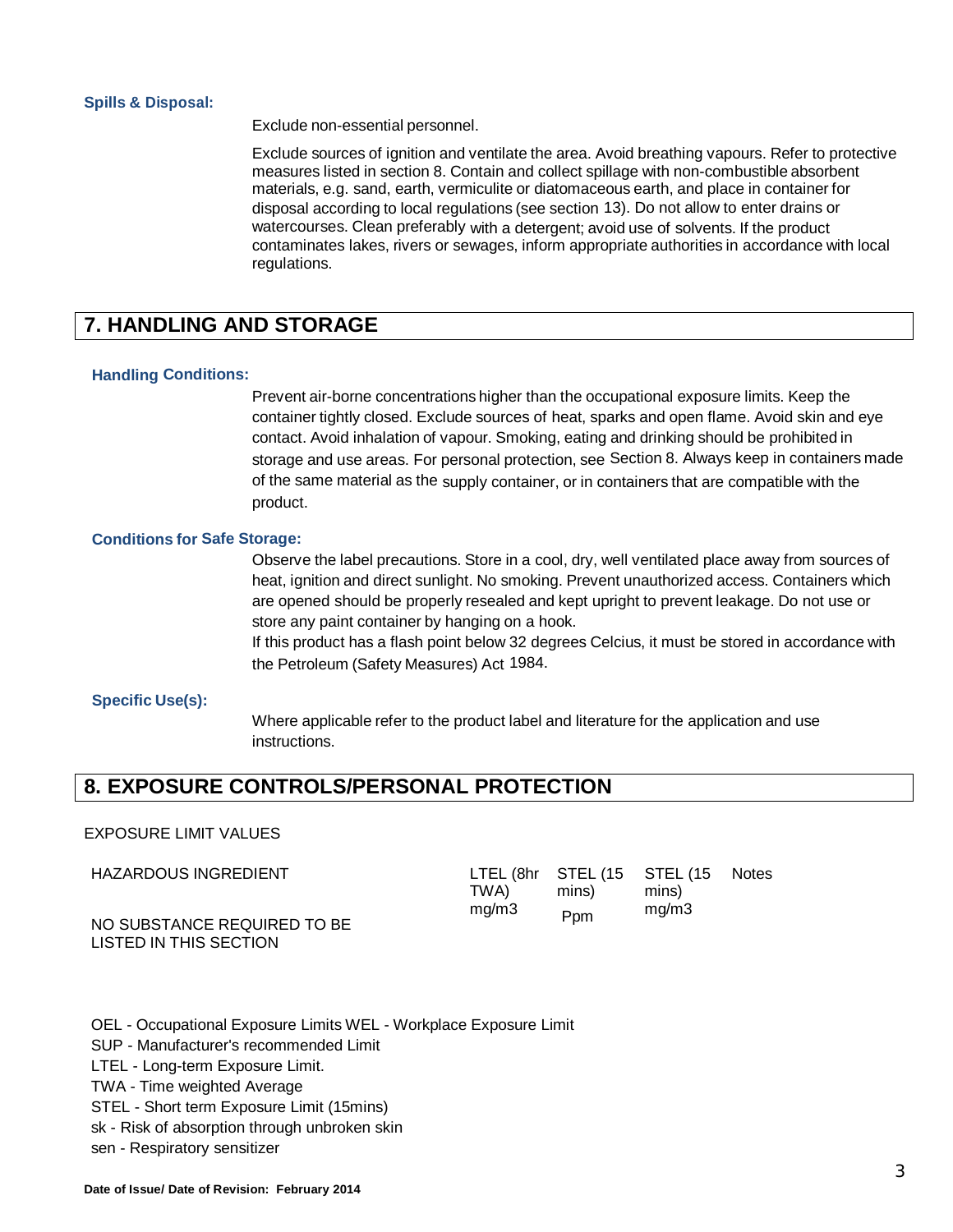- rd Figure quoted is for Respirable dust
- id Figure quoted is for Inhalable dust

Further guidance on WELs and OELs and on occupational exposure to harmful materials (including mixed exposures) is given in HSE Guidance Note EH40.

#### **EXPOSURE CONTROLS:**

All personal protective equipment, including respiratory protective equipment, used to control exposure to hazardous substances must be selected to meet the requirements of local regulations.

#### **RESPIRATORY PROTECTION:**

Avoid the inhalation of vapour, particulates and spray mist. Where reasonably practicable, this should be achieved by the use of local exhaust ventilation and good general ventilation. If this is not sufficient to maintain concentrations of particulates and solvent vapour below the occupational exposure limit, respiratory protection must be worn.

The selection of respiratory equipment should be in accordance with local regulations.

When spray applying, suitable respiratory equipment with positive air supply should be used in cases of insufficient ventilation or where operational procedures demand it. Ensure compliance with local regulations.

#### **HAND PROTECTION:**

Wear suitable gloves for protection against materials in section 3.

When skin exposure may occur, advice should be sought from glove suppliers on appropriate types and usage times for this product. The instructions and information provided by the glove supplier on use, storage, maintenance and replacement must be followed.

#### **EYE PROTECTION:**

Eye protection designed to protect against liquid splashes should be worn.

#### **SKIN PROTECTION:**

Cotton or cotton/synthetic overalls or coveralls are normally suitable. Grossly contaminated clothing should be removed and the skin washed with soap and water or a proprietary skin cleaner.

Dry sanding, flame cutting and/or welding of the dry paint film may give rise to dust and/or hazardous fumes. Wet sanding should be used wherever possible. If exposure cannot be avoided by the provision of local exhaust ventilation, suitable respiratory protective equipment should be used.

**ENVIRONMENTAL EXPOSURE CONTROLS:** See section 12 for detailed information.

### **9. PHYSICAL AND CHEMICAL PROPERTIES**

**Physical State:** Liquid

**Flash Point:** NON FLASH°C

**Specific Gravity:** 1.250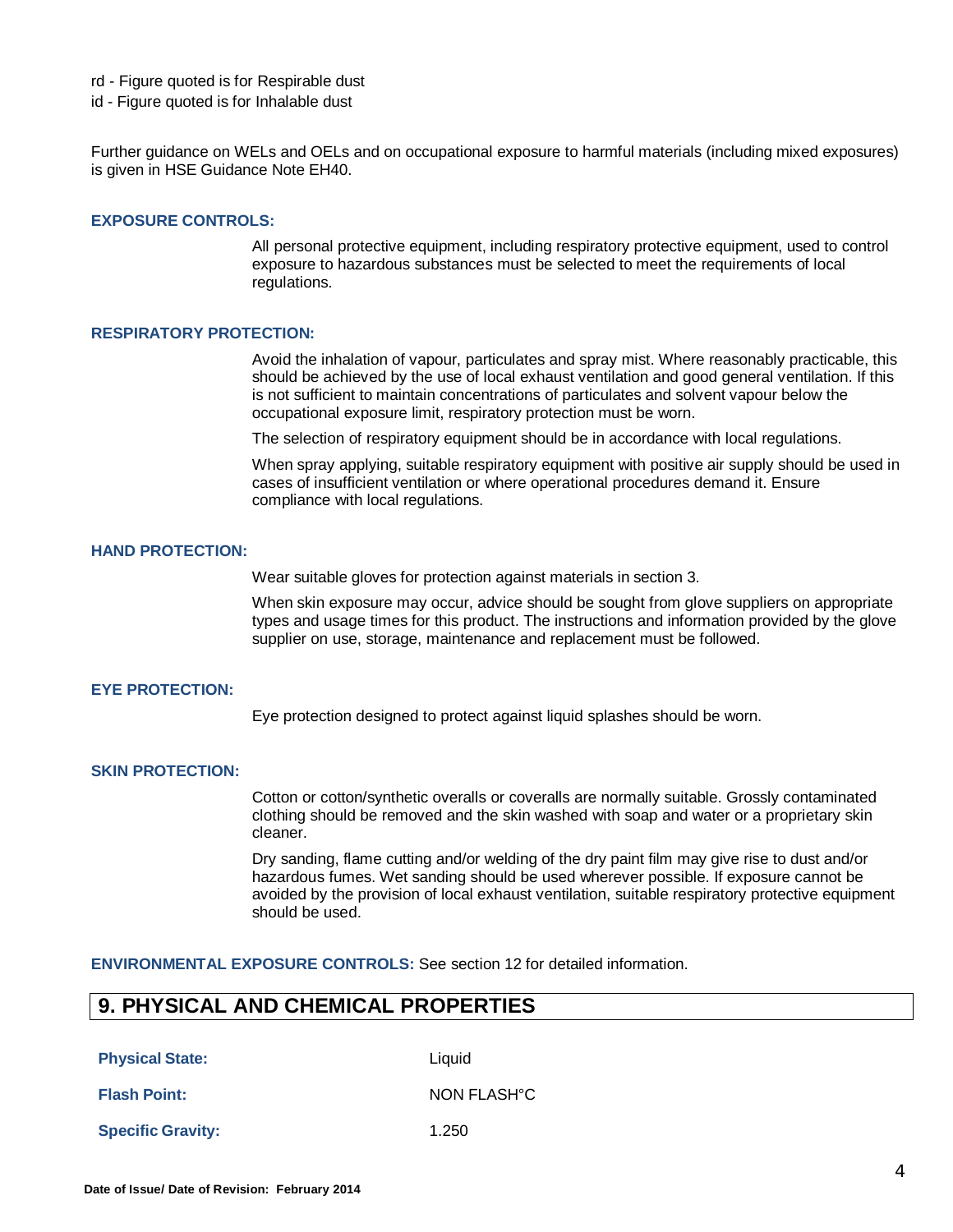| <b>Water Miscibility:</b> | Yes |                 |
|---------------------------|-----|-----------------|
| pH:                       | 8.5 |                 |
| <b>Viscosity (KU-1):</b>  | N/A | (ISO 6mm Range) |

### **10. STABILITY AND REACTIVITY**

**Conditions to Avoid:** Extremes of temperature.

#### **Materials to Avoid:**

Keep away from oxidising agents, strongly alkaline and strongly acidic materials in order to avoid exothermic reactions.

#### **Hazardous Decomposition Products:**

When exposed to high temperatures may produce hazardous decomposition products such as carbon monoxide and dioxide, smoke and oxides of nitrogen.

### **11. TOXICOLOGICAL INFORMATION**

There is no data available on the product itself. The product has been assessed following the conventional method in the Dangerous Preparations Directive and is classified for toxicological hazards accordingly. This takes into account, where known, delayed and immediate effects and also chronic effects of components from short-term and long-term exposure by oral, inhalation and dermal routes of exposure and eye contact. See Sections 2 and 15 for details of the resulting hazard classification.

Over-exposures of vapour are irritating to eyes and respiratory system. Excessive concentrations may produce effects on the central nervous system including drowsiness. In extreme cases loss of consciousness may result. Long term exposure to vapour concentrations in excess of quoted OELs may result in adverse health effects. Splashes entering the eye will cause discomfort and possible damage. Prolonged contact with the skin may have a defatting effect which may lead to skin irritation and in some cases dermatitis.

### **12. ECOLOGICAL INFORMATION**

There is no specific data available on the product itself.

The product should not be allowed to enter drains or watercourses or be deposited where it can affect ground or surface waters.

The Air Pollution Control requirements of regulations made under the Environmental Protection Act may apply to the use of this product.

Products classified as Marine Pollutants are indicated as such under Transport section 14.

Products classified as Dangerous For the Environment are indicated as such in sections 2 and 15.

Any substances in the product that are classified as Dangerous for the Environment, present at concentrations above those requiring listing are given in section 3.

### **13. DISPOSAL CONSIDERATIONS**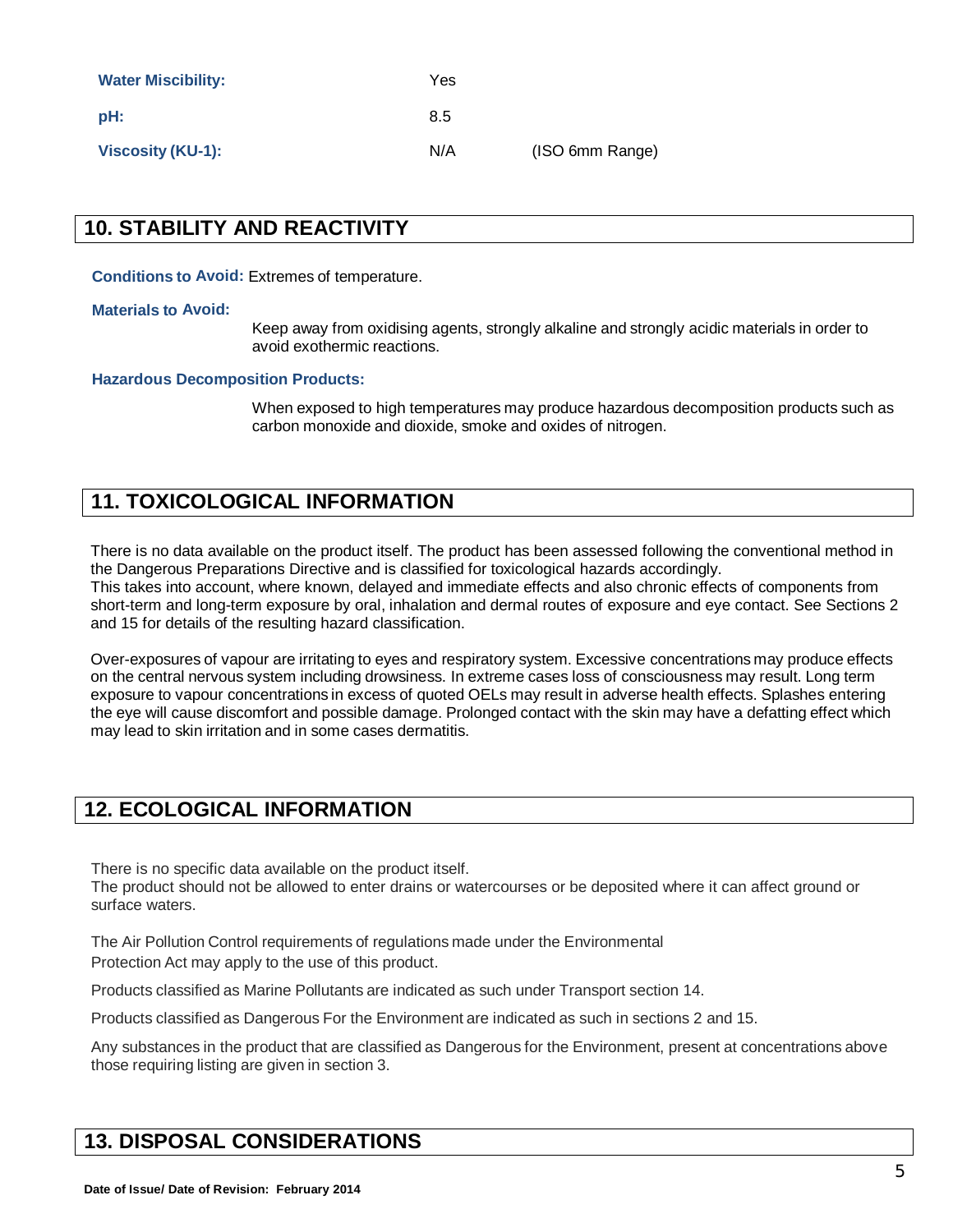### **DisposalConsiderations:**

Wastes, include emptied containers, should be disposed of in accordance with national regulations

EUROPEAN WASTE CATALOGUE CODES (See 2000/532/EC)

### **14. TRANSPORT INFORMATION**

Transport within user's premises:

Always transport in closed containers that are upright and secure.

Ensure that persons transporting the product know what to do in the event of an accident or spillage.

Transport to be in accordance with ADR for road, IMDG for sea. The transport classifications provided in this section are not valid for transport by Air. Please call the number in section 1 of this safety data sheet to obtain more information on this products classification for Air transport.

| <b>ADR Classification Information</b> |                | <b>IMDG Classification Information</b>        |                  |  |
|---------------------------------------|----------------|-----------------------------------------------|------------------|--|
| UN Number:                            | 0000           | UN Number:                                    | 0000             |  |
| Proper Shipping Name:                 | NOT APPLICABLE | Proper Shipping<br>Name:                      | NOT APPLICABLE   |  |
| Hazard Class:                         | EX             | Hazard Class:                                 | EX               |  |
| Sub-Hazard Class:                     |                | Sub-Hazard Class:                             |                  |  |
| Packing Group:                        | EX             | Packing Group:                                | EX               |  |
| <b>Technical Name</b><br>(NOS only):  |                | <b>Technical Name</b><br>(NOS only):          |                  |  |
| Ltd Qty Code:                         |                | Ltd Qty Maximum:                              |                  |  |
| Packing<br>Instructions:              |                | Packing<br>Instructions:                      |                  |  |
|                                       |                | <b>Marine Pollutant</b><br>if indicated here: | $\star$          |  |
|                                       |                | <b>Emergency Schedule</b><br>No:              |                  |  |
|                                       |                | Flashpoint:                                   | <b>NON-FLASH</b> |  |

### **15. REGULATORY INFORMATION**

This product has been assessed under the Dangerous Preparations Directive (1999/45/EC) and is classified as follows:

**Indications(s) Of Danger:** Dangerous For The Environment

**Symbols Letter(s):** N